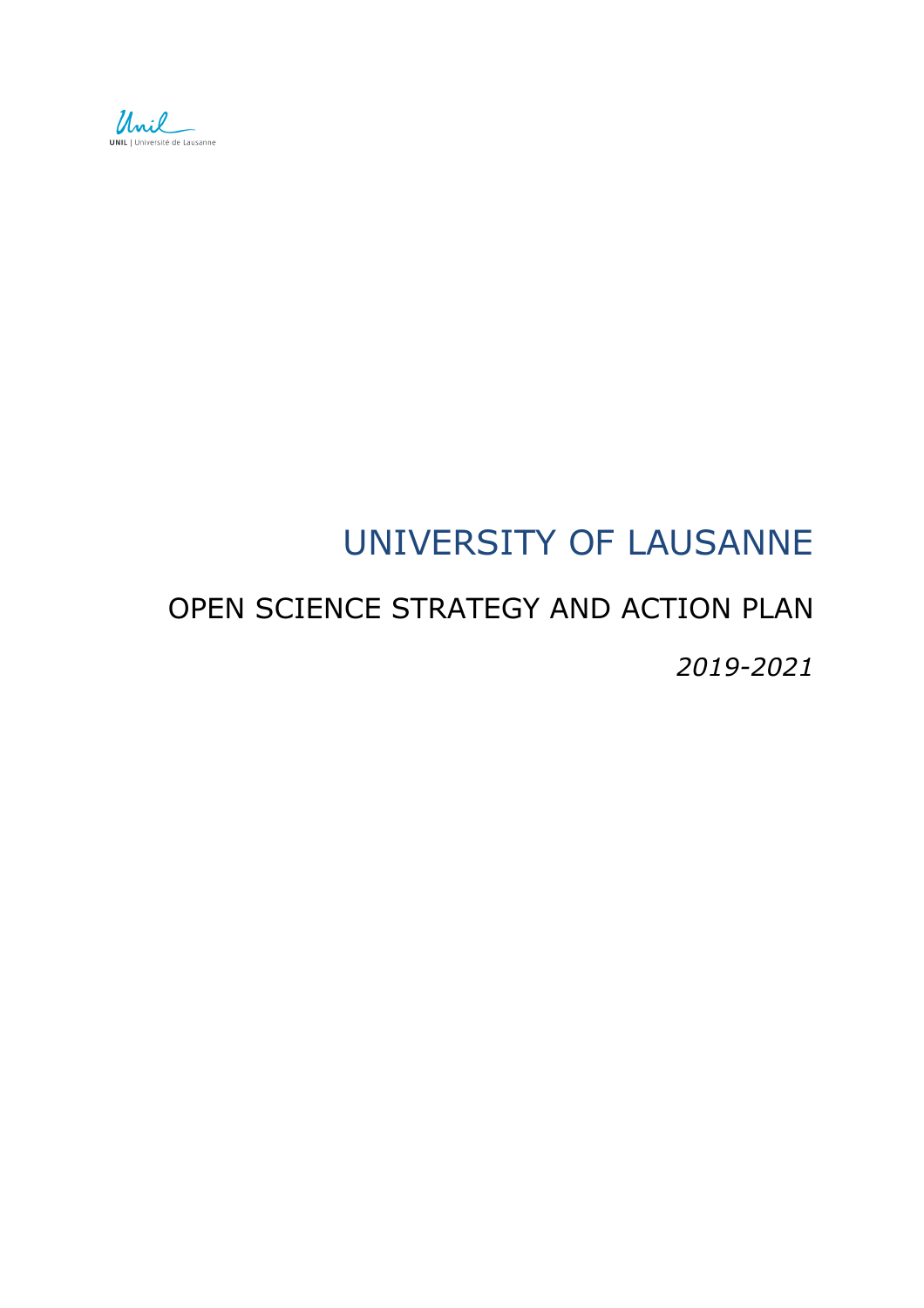#### **Authors**

BAGNOUD Gérard, Records manager Director - Information Resources and Archives (UNIRIS)

CRESPO QUESADA Micaela, *Open Access* Coordinator Research and International Relations Department

GAUVIN Laurence, Records manager Information Resources and Archives (UNIRIS)

ZUBER-DUTOIT Tania, Data manager officer Information Resources and Archives (UNIRIS)

#### **Status of the document**

Approved by the Rectorate – 17 December 2019.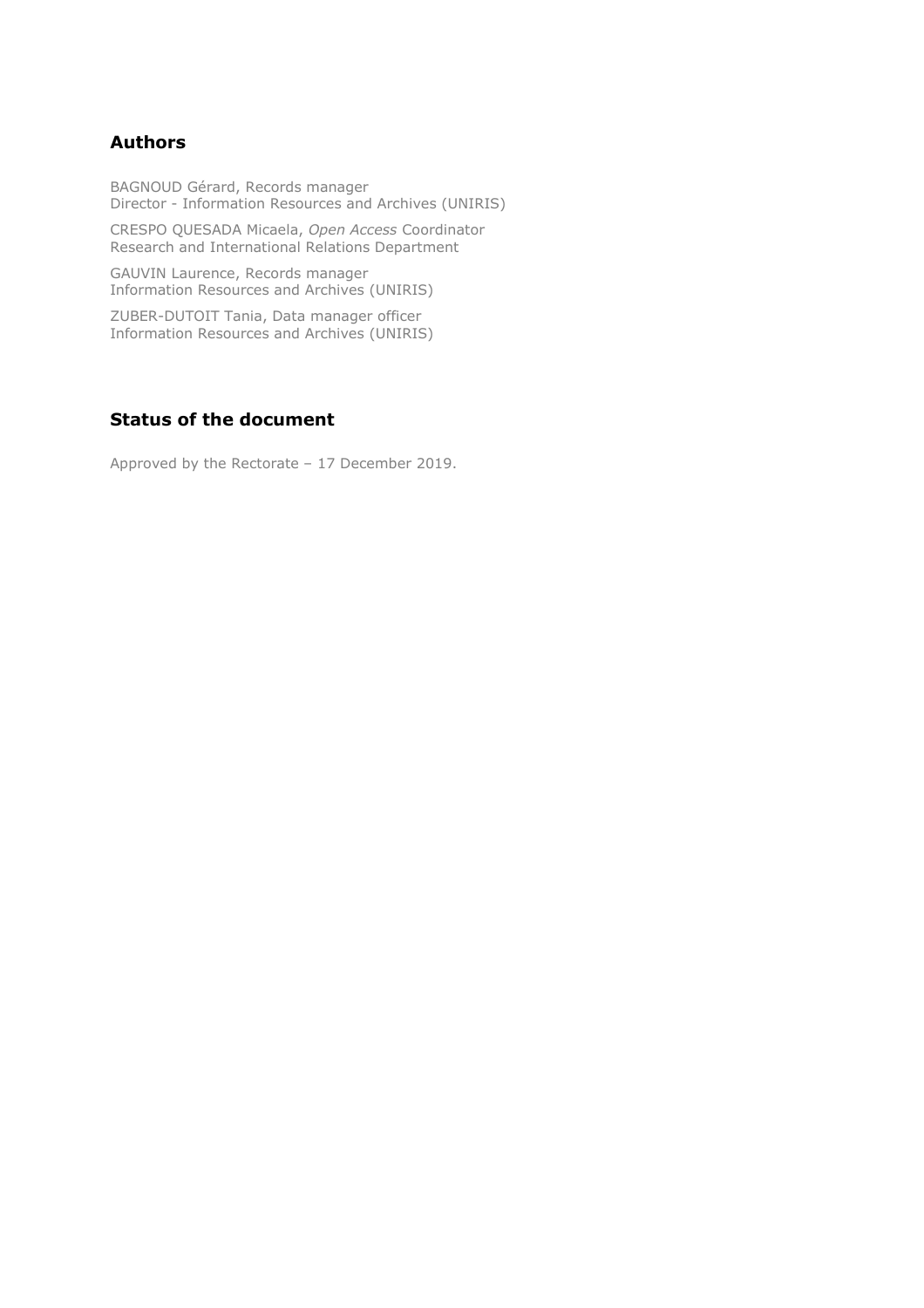# **Table of Contents**

| <b>OPEN RESEARCH DATA - TRANSPARENT AND REASONABLE DATA MANAGEMENT  8</b> |  |
|---------------------------------------------------------------------------|--|
|                                                                           |  |
|                                                                           |  |
|                                                                           |  |
|                                                                           |  |
|                                                                           |  |
|                                                                           |  |
|                                                                           |  |
|                                                                           |  |
|                                                                           |  |
|                                                                           |  |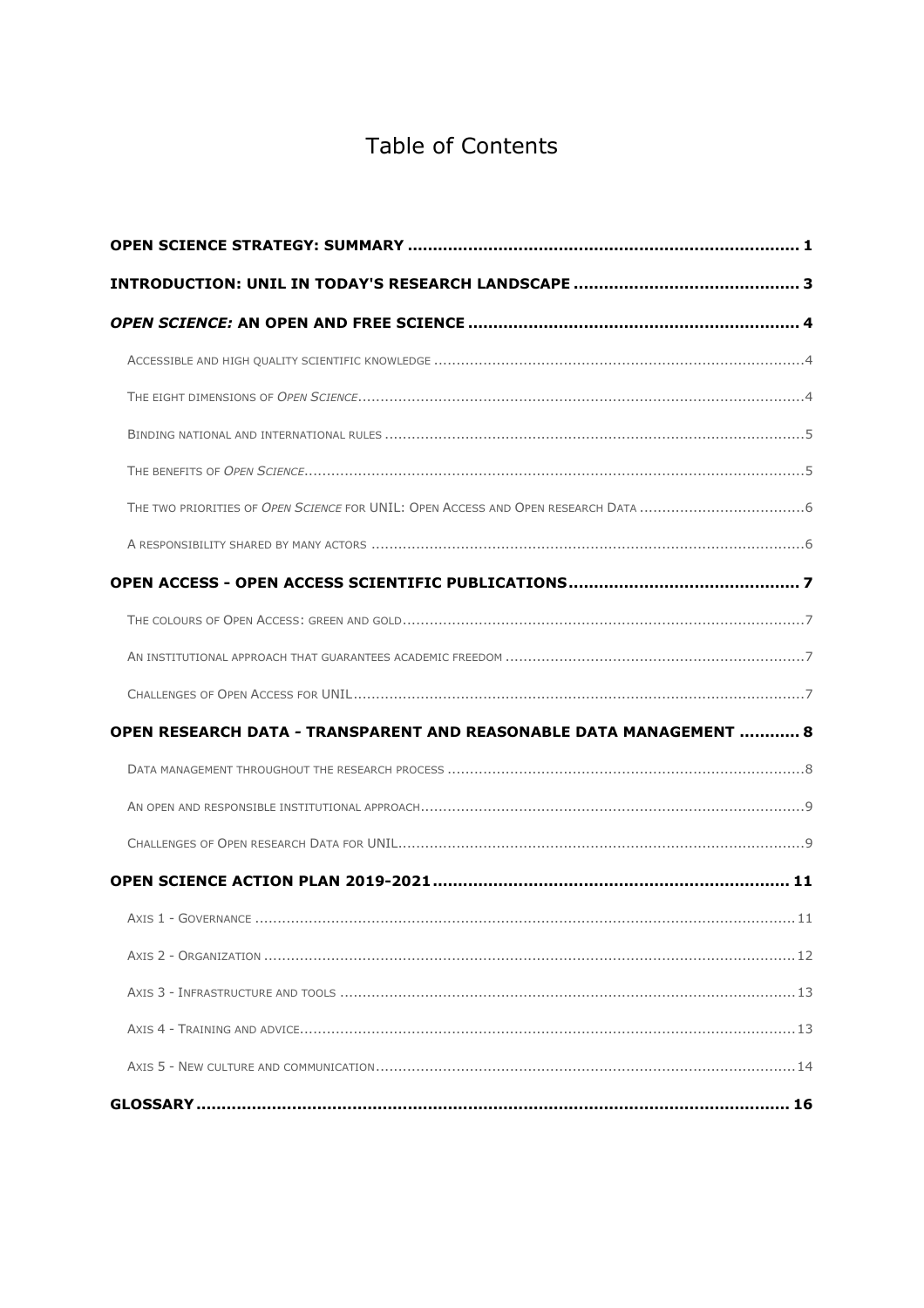# Open Science Strategy: summary

<span id="page-3-0"></span>*The Rectorate of the University of Lausanne is aware that the production, management and dissemination of research results and data are key elements of good quality research.* 

*The Open Science (OS) movement is transforming the research environment and the way researchers advance and share science. Open access to scientific knowledge and research results has the potential to improve the quality of science by making it more transparent, more responsive to societal challenges, more inclusive and more accessible to new users.*

*UNIL intends to develop its Open Science approach around the free access to scientific publications (Open Access - OA) and research data (Open research Data - OrD) in order to rise up to the challenge of disseminating knowledge.*

*In terms of Open Access, UNIL prioritises:* 

- *The communication of the opportunities offered by Open Access;*
- *The training of its community in new complementary modes of scientific publication in order to promote bibliodiversity;*
- *The development of technical infrastructures and the provision of tools for publishing journals in Open Access;*
- *The redefinition of research evaluation criteria to include the efforts to improve the visibility and access to scientific results (e.g. depositing publications in our institutional repository, SERVAL).*

*In terms of Open research Data, UNIL prioritises:* 

- *The awareness and communication of this "new" scientific culture;*
- *The support and training of its researchers to prepare them to the evolving research landscape;*
- *The development of technical infrastructure;*
- *The establishment of a participatory governance structure capable of effectively meeting the needs of its community.*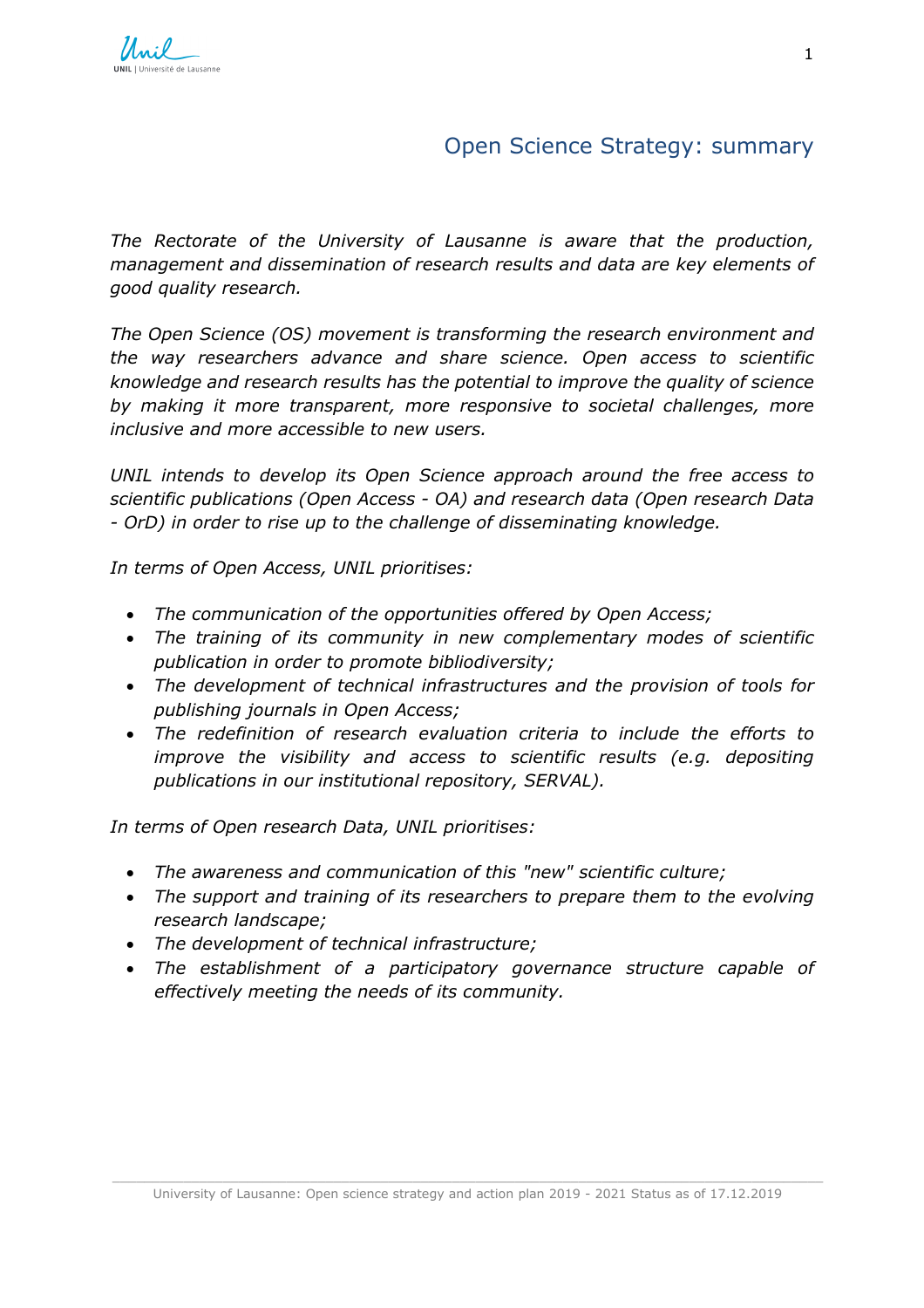

*In order to carry out its strategy successfully, UNIL has defined an action plan which can be divided into 5 priority areas:*

- *1. Governance: to develop an Open Science policy, strategy, processes and guidelines to support UNIL's vision.*
- *2. Organization: to set up administrative and support structures that ensure a participatory and inclusive approach.*
- *3. Infrastructures and tools: to provide the technical means to manage, store, secure, share and archive scientific information.*
- *4. Training and advice: to support, accompany and empower researchers in the management of their projects.*
- *5. A new culture and communication: to raise awareness in the community and the public about the challenges and opportunities of OS.*

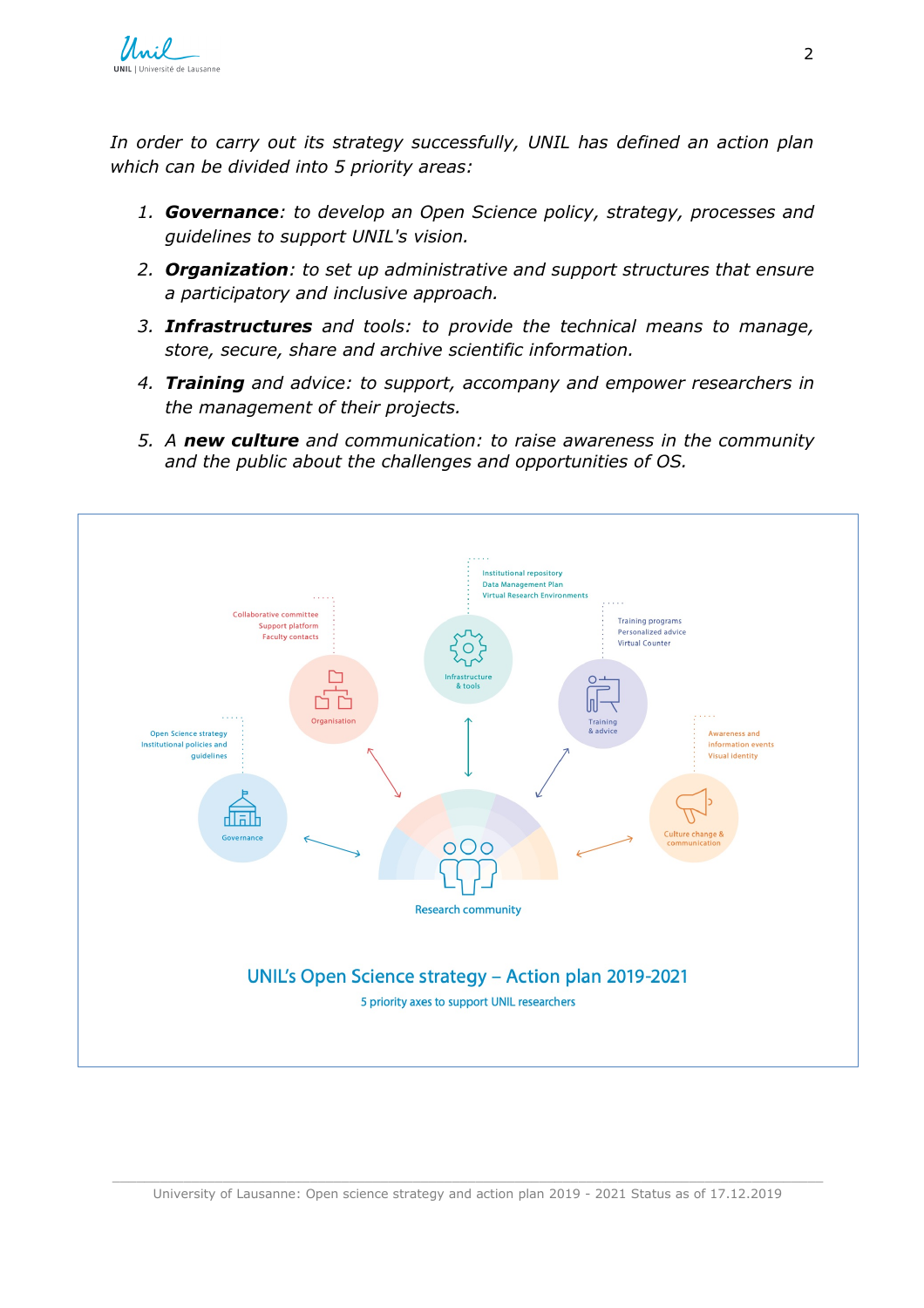# Introduction: UNIL in today's research landscape

<span id="page-5-0"></span>The UNIL Rectorate's 2017-2021 plan of intent states that:

*"UNIL researchers and teachers devote a significant part of their time to their research activities and the funds invested in them are considerable. However, the visibility of the results of this research cannot be taken for granted. It depends essentially on the motivation of their authors to publicize them, beyond their traditional publication in scientific journals, books or conference proceedings. Today's research is open, participatory and transdisciplinary. (…)*

*The Rectorate of the University of Lausanne intends to adopt a very clear promotion policy in favour of openness, both for publications (Open Access) and for research data (Open Data). This policy of openness must be carried out in collaboration with editorial partners, UNIL researchers, (...) as well as national partners (...), the political world, the research community or the Consortium of Swiss University Libraries. »*<sup>1</sup>

This Open Science strategy links to UNIL's 2019 digital strategy as well as the digital strategy of the canton of Vaud2 drawn up by the *Conseil d'État*. This document is also intended to respond to the 2017-2022 state legislative program3, which aims to promote open and participatory science, as well as the University of Lausanne's strategic plan4 adopted by the *Grand Conseil* in May 2019.

The new paradigm of Open Science is transforming the research environment and the way researchers do and share science. In an era of digitization, citizen science and "fake news", Open Science offers an opportunity for a verifiable, reproducible, closer to the citizens, and overall fairer Science.

UNIL's OS strategy is not intended as a management document from which periodic reports would be produced, but will be supplemented by a document for internal use to monitor the achievement of its objectives. It will be reviewed every two years, whereas the action plan will be reviewed yearly.

l

<sup>&</sup>lt;sup>1</sup> [Plan of intentions of the University of Lausanne 2017 - 2021](https://www.unil.ch/central/files/live/sites/central/files/docs/plan_intentions_unil_17_21.pdf)

<sup>&</sup>lt;sup>2</sup> [Digital strategy for the canton of Vaud - 2019](https://www.vd.ch/strategie-numerique/)

<sup>&</sup>lt;sup>3</sup> [Legislative programme 2017 - 2022 of the Vaud Council of State](https://www.vd.ch/toutes-les-autorites/conseil-detat/programme-de-legislature-2017-2022/)

<sup>4</sup> [Strategic Plan 2017-2022 of the University of Lausanne \(UNIL\)](https://www.vd.ch/toutes-les-autorites/departements/departement-de-la-formation-de-la-jeunesse-et-de-la-culture-dfjc/direction-generale-de-lenseignement-superieur-dges/actualites/news/plan-strategique-2017-2022-de-luniversite-de-lausanne-unil-1526559180/)

\_\_\_\_\_\_\_\_\_\_\_\_\_\_\_\_\_\_\_\_\_\_\_\_\_\_\_\_\_\_\_\_\_\_\_\_\_\_\_\_\_\_\_\_\_\_\_\_\_\_\_\_\_\_\_\_\_\_\_\_\_\_\_\_\_\_\_\_\_\_\_\_\_\_\_\_\_\_\_\_\_\_\_\_\_\_\_\_\_\_ University of Lausanne: Open science strategy and action plan 2019 - 2021 Status as of 17.12.2019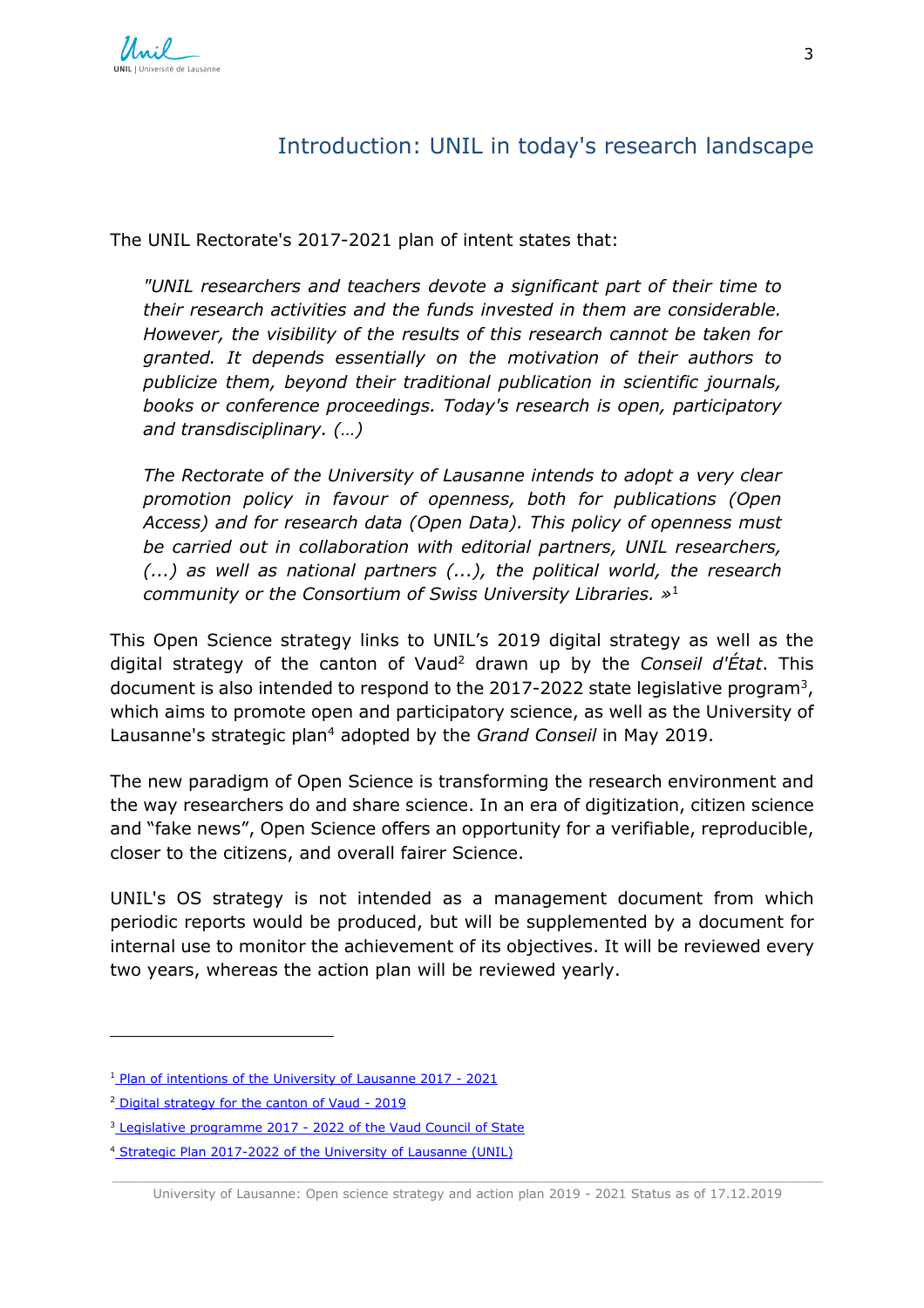# *Open Science:* an open and free science

## <span id="page-6-1"></span><span id="page-6-0"></span>**Accessible and high quality scientific knowledge**

Open Access to scientific knowledge and research results has the potential to improve the quality of science by making it more transparent, more integrated, more responsive to societal challenges, more inclusive and more accessible to new users.

The *Amsterdam Call for Action on Open Science,* based on the reflections of many experts gathered in 2016 by the Dutch Presidency of the EU, defines Open Science as

« *Open Science is about the way researchers work, collaborate, interact, share resources and disseminate results. A systemic change towards open science is driven by new technologies and data, the increasing demand in society to address the societal challenges of our times and the readiness of citizens to participate in research.* »5

## <span id="page-6-2"></span>**The eight dimensions of** *Open Science*

The European Commission has set up an Open Science Policy Platform<sup>6</sup> (OSPP) which has identified eight priorities for the Open Science agenda: Rewards and Incentives, Research Indicators and Next-Generation Metrics, Future of Scholarly Communication, European Open Science Cloud, FAIR Data, Research Integrity, Skills and Education and Citizen Science. More than 40 recommendations have been issued for all these priorities by the European League of Research Universities (LERU) in order to implement them and support the cultural change necessary for their acceptance.<sup>7</sup>

Several factors must be considered in order to successfully open up science: integration at all levels and in all aspects of current practices; taking into account the different disciplinary sensitivities to ensure transparency throughout the

1

<sup>5</sup> [Amsterdam call for action on Open Science – European Union \(2016\)](https://www.government.nl/binaries/government/documents/reports/2016/04/04/amsterdam-call-for-action-on-open-science/amsterdam-call-for-action-on-open-science.pdf)

<sup>6</sup> [Open Science Policy Platform – European Commission](https://ec.europa.eu/research/openscience/index.cfm?pg=open-science-policy-platform) (2016)

<sup>&</sup>lt;sup>7</sup> Open Science and its role in universities : A roadmap for cultural change - LERU (2018)

\_\_\_\_\_\_\_\_\_\_\_\_\_\_\_\_\_\_\_\_\_\_\_\_\_\_\_\_\_\_\_\_\_\_\_\_\_\_\_\_\_\_\_\_\_\_\_\_\_\_\_\_\_\_\_\_\_\_\_\_\_\_\_\_\_\_\_\_\_\_\_\_\_\_\_\_\_\_\_\_\_\_\_\_\_\_\_\_\_\_ University of Lausanne: Open science strategy and action plan 2019 - 2021 Status as of 17.12.2019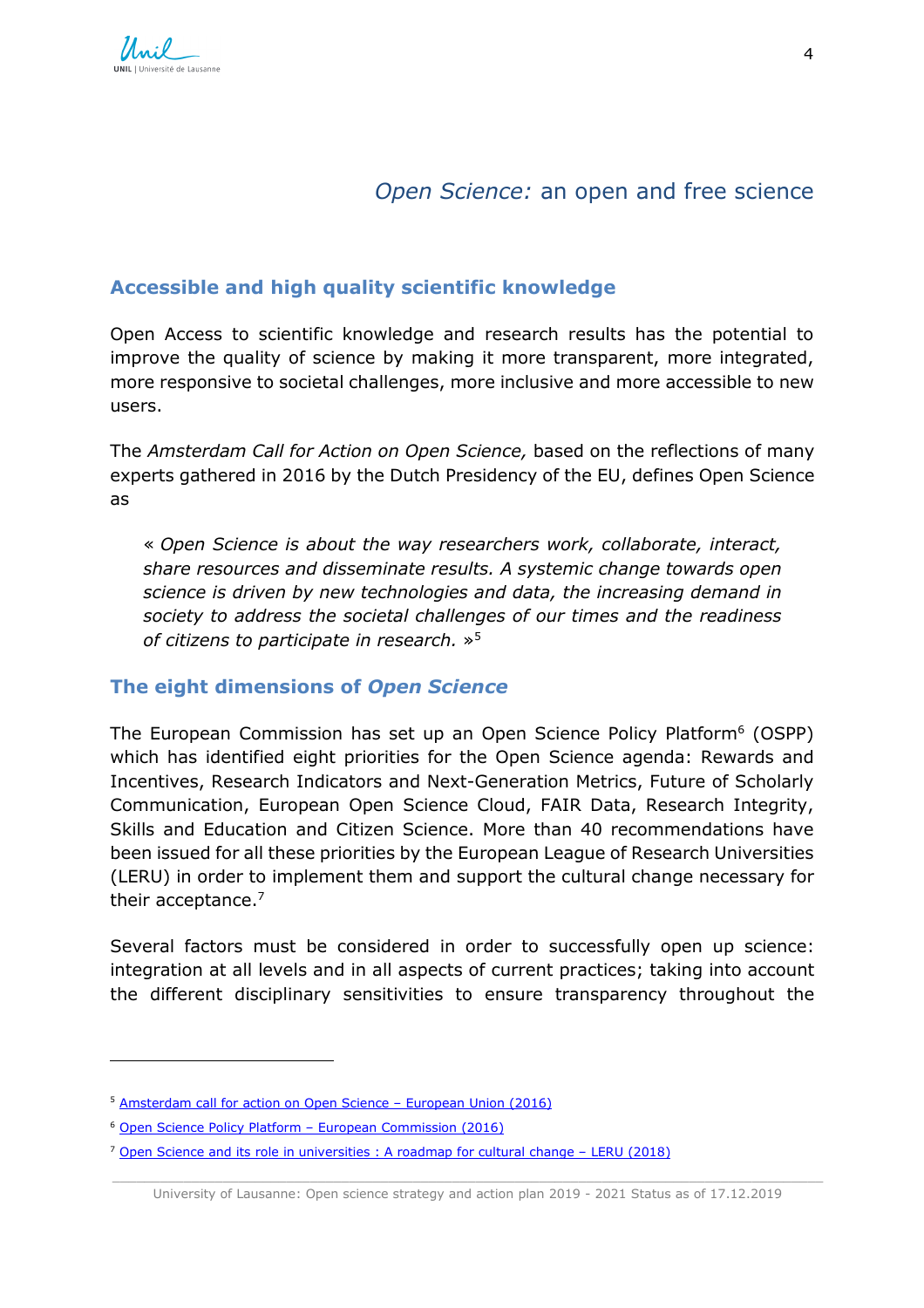system; setting up administrative and financial support to ensure minimise the administrative impact on researchers, etc.

### <span id="page-7-0"></span>**Binding national and international rules**

On a global scale, and particularly on a European scale, it can be observed that transparent research data management (Open research Data - OrD) has become a priority for both states and public funding bodies. They require the preparation of Data Management Plans (DMP), as well as free access to scientific publications and its underlying data. On the other hand, an increasing number of scientific publishers now have data policies which request access to data, metadata, codes, materials, methods and protocols associated with both qualitative and quantitative research results.

In Switzerland, the Swiss National Science Foundation (SNSF) has been committed to opening up science since 2006.<sup>8</sup> Beneficiaries of SNSF grants are required to submit a DMP with all funding applications since 2017, as well as to open all scientific works resulting from the projects the SNSF funds. Furthermore, swissuniversities aims for 100% open access for all scholarly publications from 2024 onwards, in line with its national Open Access strategy. 9

Since November 2015, UNIL has been a signatory of the LERU Statement on Open Access to Research Publications, which aims to promote opening publications, archiving and the availability of scientific data. UNIL also signed in 2018 the Berlin Declaration on Free Access to Knowledge in the Natural, Life, Human and Social Sciences (Berlin Declaration) and the San Francisco Declaration on Research Evaluation (DORA), which questions the widespread use of bibliometric rankings as metrics for the evaluation of research and researchers.

## <span id="page-7-1"></span>**The benefits of** *Open Science*

Many benefits can be expected when science becomes Open:



1

**Transparency and visibility:** Open science is synonymous with honest, accountable, transparent, reproducible, valid and good research. The visibility of researchers and universities is increased as open data and publications are more downloaded, read and shared.

<sup>8</sup> [Open science - Swiss National Science Foundation \(2017\)](http://www.snf.ch/fr/pointrecherche/dossiers/open-science/Pages/default.aspx)

<sup>&</sup>lt;sup>9</sup> [Swiss National Open Access Strategy - Swissuniversities \(2018\)](https://www.swissuniversities.ch/fr/themes/politique-des-hautes-ecoles/open-access)

\_\_\_\_\_\_\_\_\_\_\_\_\_\_\_\_\_\_\_\_\_\_\_\_\_\_\_\_\_\_\_\_\_\_\_\_\_\_\_\_\_\_\_\_\_\_\_\_\_\_\_\_\_\_\_\_\_\_\_\_\_\_\_\_\_\_\_\_\_\_\_\_\_\_\_\_\_\_\_\_\_\_\_\_\_\_\_\_\_\_ University of Lausanne: Open science strategy and action plan 2019 - 2021 Status as of 17.12.2019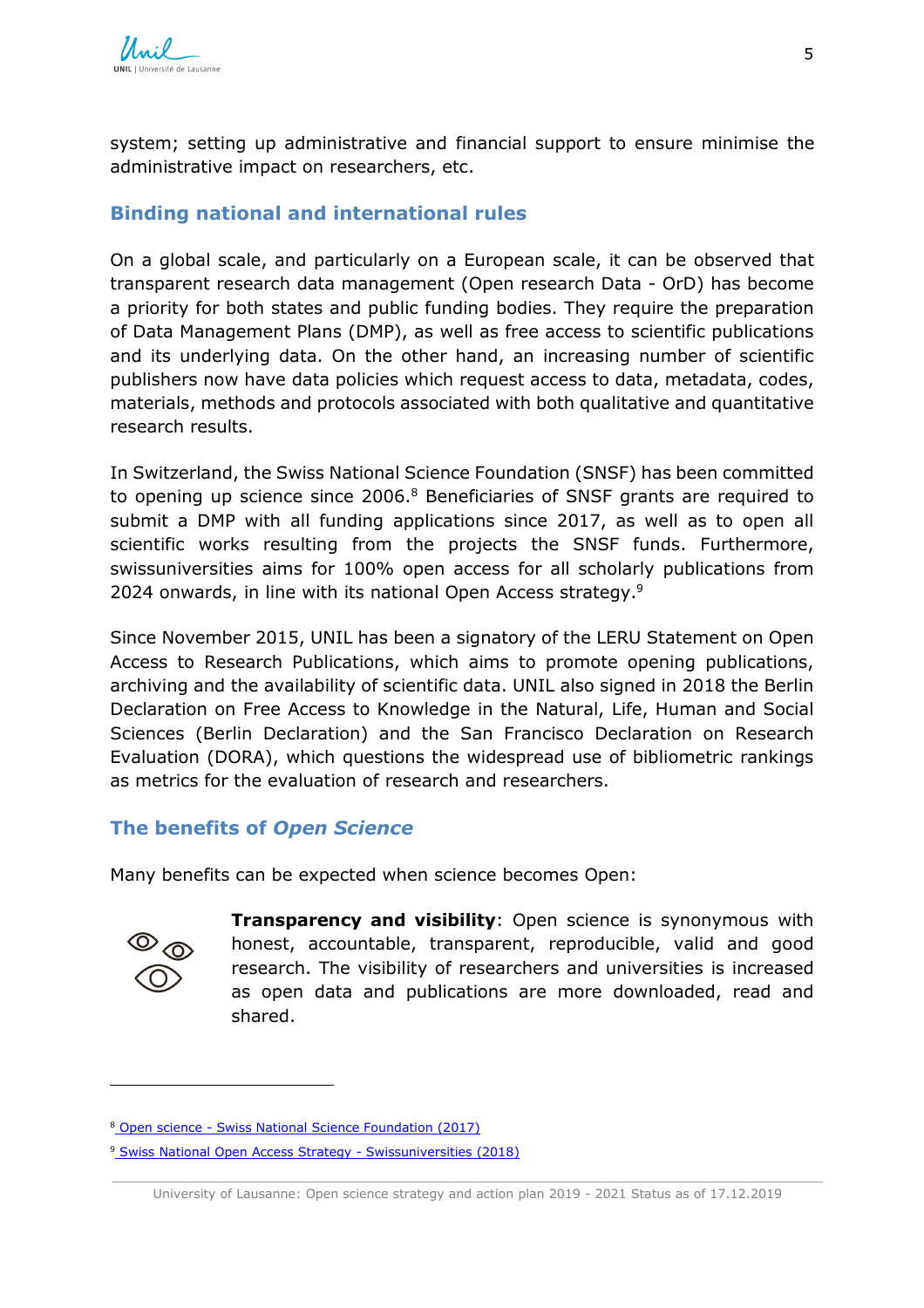

**Impact and new discoveries**: through its greater visibility, Open Science enables higher impact: many studies show that the citation rate increases when data and publications are open. The circulation of knowledge is also improved, thus fostering innovation and the development of new knowledge.



**Democratization of knowledge**: access to knowledge is a universal right. Open Science reduces the gaps between states, institutions and citizens. It defends free and open access to knowledge and opposes any discrimination based on financial criteria.



**Public funding = public good:** most of the research carried out at UNIL is financed by public funds and, consequently, by citizens. The data, publications and research results thus obtained are a public good and must therefore be accessible quickly and freely for the benefit of society.

Open Science is also a way to restore trust between citizens and the science they fund while strengthening its integrity.

## <span id="page-8-0"></span>**The two priorities of** *Open Science* **for UNIL: Open Access and Open research Data**

OS is an umbrella term that includes a wide variety of initiatives and mouvements. UNIL intends to focus on the challenges of disseminating knowledge by developing its Open Science approach mainly around Open Access to scientific publications and Open research Data, while integrating components from the other pillars of Open Science.

## <span id="page-8-1"></span>**A responsibility shared by many actors**

Open Science is the responsibility of the entire scientific community. This includes researchers, but also UNIL's rectorate, which must set the objectives and provide the means to make this transition a success. Faculties my also commit through the reward of necessary skills. The support of many other stakeholders, such as expert librarians, the information and archive resources department, the legal department, the Ethics Commission, the Communication Department, the Computer Centre and finally funding agencies, editorial partners and political authorities, is vital for the success of Open Science.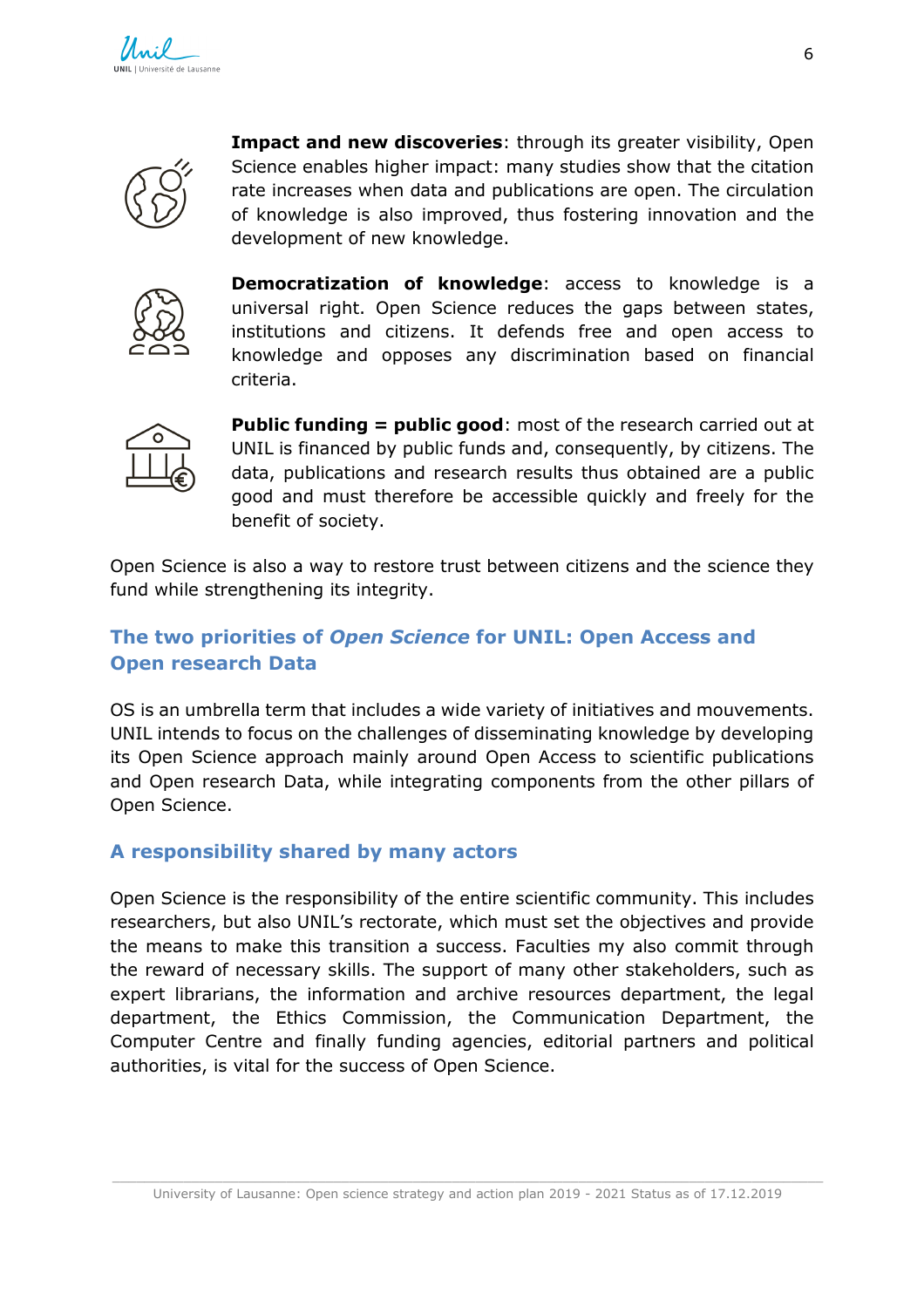# Open Access - open access scientific publications

#### <span id="page-9-1"></span><span id="page-9-0"></span>**The colours of Open Access: green and gold**

Open Access is a global movement launched by the Budapest Open Access Initiative in 2002<sup>10</sup>. It aims to make research results available to everyone through the development of the Internet. Open Access provides free access to scientific productions mainly in two ways: the gold road – through which works are freely accessible immediately at the time of publication, sometimes at a cost (Article Processing Charges - APC), and the green road – or self-archiving of the publication in an open repository by the author. The latter constitutes a form of delayed Open Access, since editors often require a waiting period, or embargo, before the deposited manuscript can be made available to everyone. Restrictions to the version of the manuscript that can be self-archived are also common.

#### <span id="page-9-2"></span>**An institutional approach that guarantees academic freedom**

The results of a survey conducted in  $2017<sup>11</sup>$  show a good predisposition of the UNIL academic community towards Open Access, highlighting a desire to democratize knowledge and a concern for financial considerations.

Given the richness and variety of UNIL's disciplinary fields, a unique approach to Open Access that favours one path over another could never succeed. UNIL has the academic freedom of its researchers at heart and thus wants to develop a mixed and pragmatic approach where the golden and green roads coexist and complement each other. Researchers will firstly choose the journal or editor best suited to their case based on scientific criteria, and they will then be able to choose which path to follow to make their publication freely accessible.

#### <span id="page-9-3"></span>**Challenges of Open Access for UNIL**

This mixed strategy requires the improvement of SERVAL (**SERVeur A**cadémique **L**ausannois), which is the institutional repository at UNIL and CHUV. Over the past two years, SERVAL has undergone a substantial optimisation to become a tool focused on the needs of researchers and the current challenges of Open Access publication: ease of use, internationalization of Lausanne-based research, visibility

1

<sup>&</sup>lt;sup>10</sup> [Budapest Open Access Initiative - 2002](https://www.budapestopenaccessinitiative.org/)

<sup>&</sup>lt;sup>11</sup> [Open Access at UNIL: 2017 Institutional Survey Report](https://my.unil.ch/secure/resource/serval:BIB_6CF16A34F7E0.P001/REF)

\_\_\_\_\_\_\_\_\_\_\_\_\_\_\_\_\_\_\_\_\_\_\_\_\_\_\_\_\_\_\_\_\_\_\_\_\_\_\_\_\_\_\_\_\_\_\_\_\_\_\_\_\_\_\_\_\_\_\_\_\_\_\_\_\_\_\_\_\_\_\_\_\_\_\_\_\_\_\_\_\_\_\_\_\_\_\_\_\_\_ University of Lausanne: Open science strategy and action plan 2019 - 2021 Status as of 17.12.2019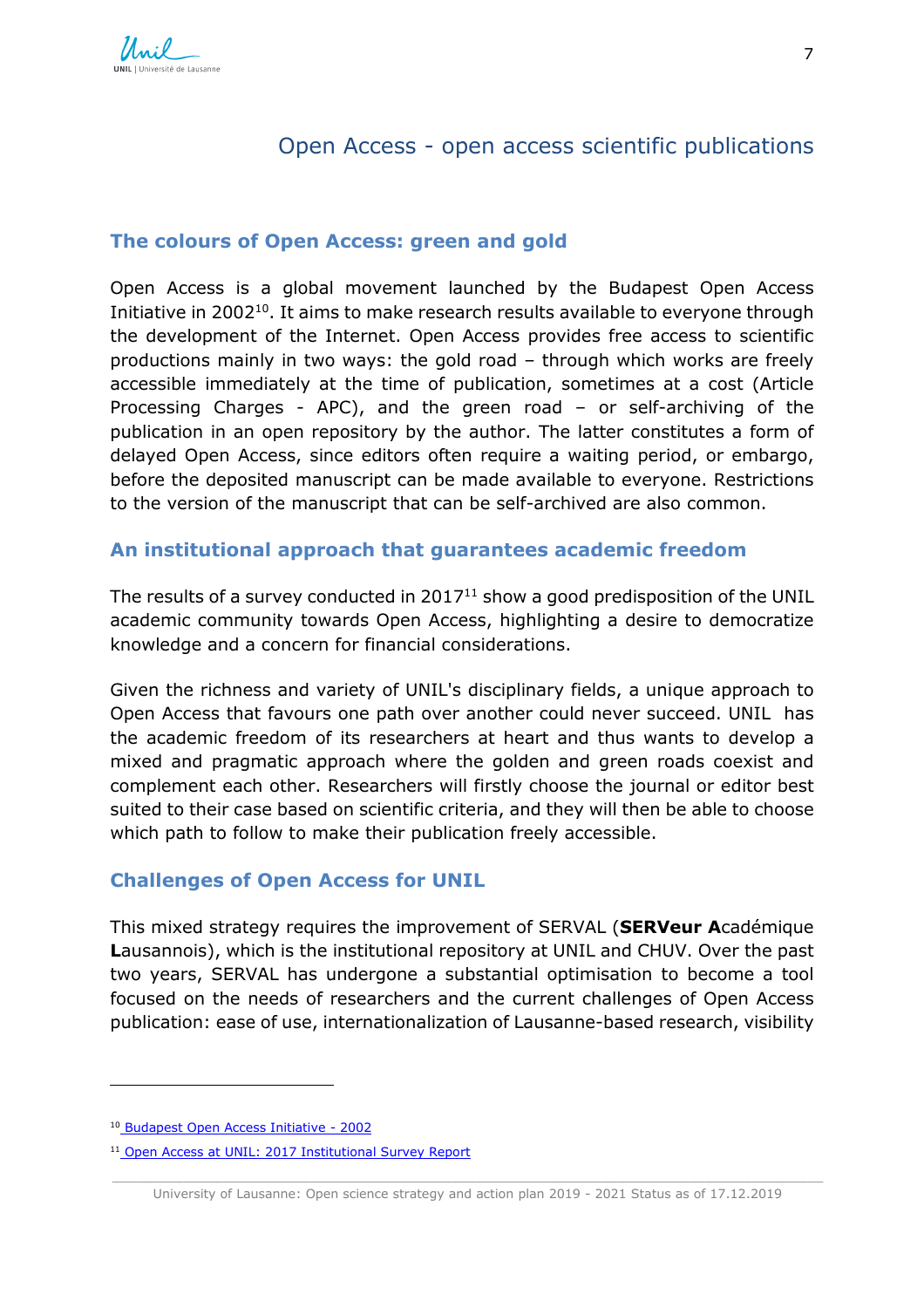1

of scientific works, citations of UNIL researchers, exhaustive list of publications funded by UNIL, etc.

As for the publication of monographs, the path is yet to be paved. UNIL will develop its policy in partnership with the research community and stakeholders, including publishers, historical partners in the promotion of scientific research.

Solutions acceptable to all parties will still have to be found, taking into account the requirements of funding bodies, the national strategy, the needs of researchers and the institutional challenges of a public university, which must reach beyond cantonal and national borders through the quality of its research and teaching.

UNIL therefore gives priority to:

- **Supporting** its researchers and **communicating** the opportunities offered by Open Access;
- **Training of** the community in new complementary modes of scientific publication (bibliodiversity);
- The **development of** technical **infrastructures** and the provision of **tools for publishing** journals in Open Access;
- The consideration, in the context of the researchers' **evaluations**, of visibility and access to scientific results efforts (SERVAL and Open Access).

This reasonable and thoughtful approach should allow us to meet the challenges of OA and scientific communication landscape of the beginning of the 21st century.

# <span id="page-10-0"></span>Open research Data *-* transparent and reasonable data management

#### <span id="page-10-1"></span>**Data management throughout the research process**

It is generally accepted that research data are factual records used as primary sources for scientific research and are recognized by the scientific community as necessary to validate research results $12$ . They may take the form of experimental

<sup>12</sup> [OECD Principles and Guidelines for Access to Publicly Funded Research Data - 2007](http://www.oecd.org/fr/sti/inno/38500823.pdf)

\_\_\_\_\_\_\_\_\_\_\_\_\_\_\_\_\_\_\_\_\_\_\_\_\_\_\_\_\_\_\_\_\_\_\_\_\_\_\_\_\_\_\_\_\_\_\_\_\_\_\_\_\_\_\_\_\_\_\_\_\_\_\_\_\_\_\_\_\_\_\_\_\_\_\_\_\_\_\_\_\_\_\_\_\_\_\_\_\_\_ University of Lausanne: Open science strategy and action plan 2019 - 2021 Status as of 17.12.2019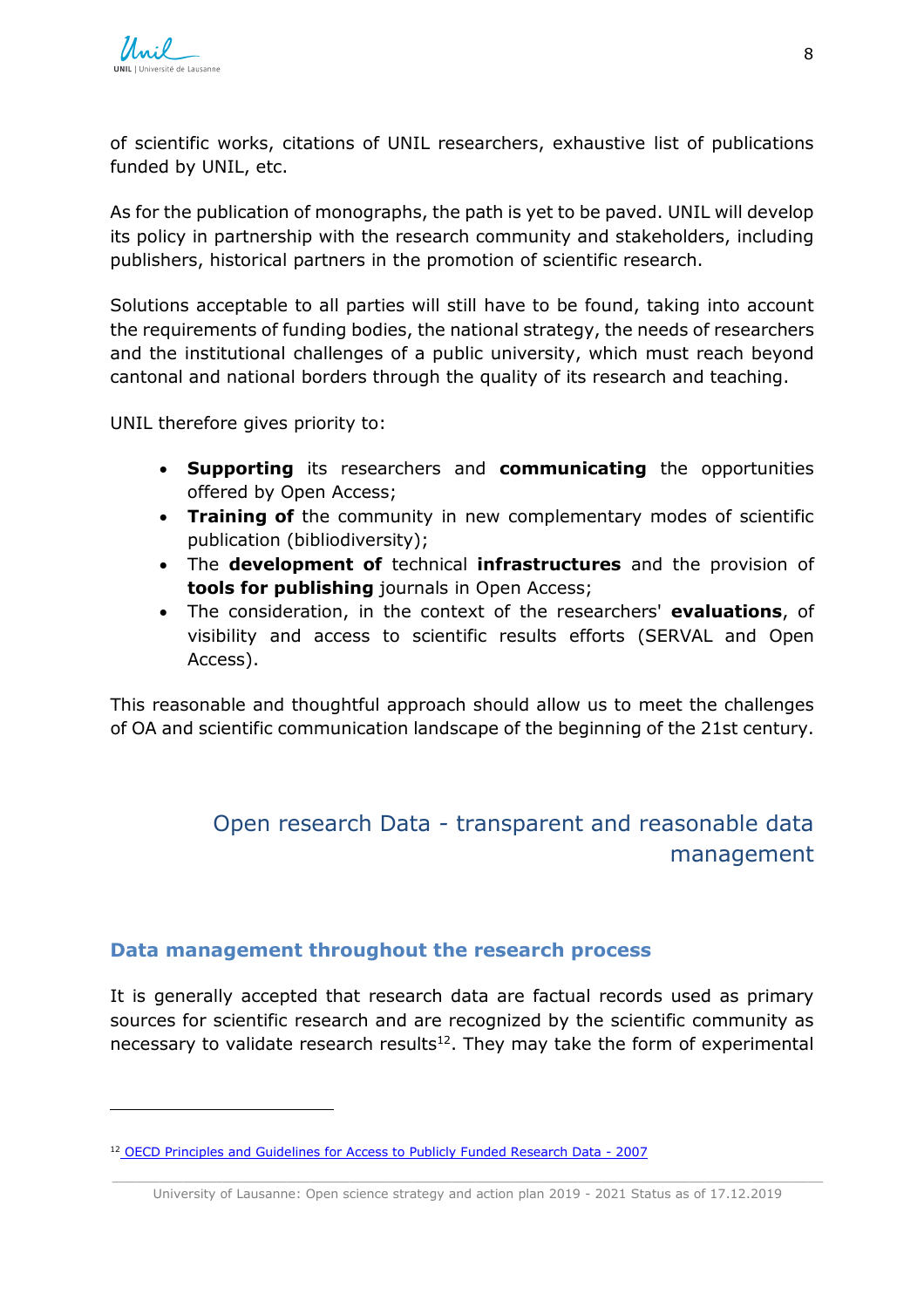l

data, observational data, operational data, third party data, public sector data, monitoring data, processed data or reused data.

From the development of a DMP to the final deposit in an archive, researchers are concerned with the management of their data throughout its lifecycle: creation, processing, analysis, preservation, access, sharing and reuse.

#### <span id="page-11-0"></span>**An open and responsible institutional approach**

UNIL's research data strategy is defined within a binding international and national framework. It is also based on the needs and expectations of its community as identified in a survey conducted in  $2015.^{13}$ 

In this context, UNIL advocates honest and responsible research. This approach aims to manage research data in a transparent and open manner, within the limits of the law and scientific requirements in terms of ethics, professional conduct and compliance with standards for the protection of individuals and intellectual property.

### <span id="page-11-1"></span>**Challenges of Open research Data for UNIL**

Research data derived from scholarly work is a public good whose management in the short, medium and long term - raises many scientific, ethical, deontological, legal, technical, economic and societal issues. Proper data management is essential and crucial in many respects: it ensures compliance with legal and regulatory frameworks as well as with the requirements of scientific funders and publishers. It also guarantees the authenticity, integrity, reliability and usability of data as well as facilitating its reproducibility, sharing and reuse. Finally, it makes research results more visible<sup>14</sup> and contributes to their quality.

These challenges and their complexity require a high number of skills that must first be identified and then reinforced to assist researchers. Additionally, disciplinary specificities must be carefully considered, as well as a number of obligations that arise from today's research environment.

UNIL, in collaboration with the University of Zurich, is actively participating in the SWISSUBase<sup>15</sup> project led by the Swiss Competence Centre for Social Sciences (FORS), which aims to develop a general, non-commercial, open and sustainable

<sup>&</sup>lt;sup>13</sup> [Research data management at the University of Lausanne: transdisciplinary challenges](http://doc.rero.ch/record/258023) (2015)

<sup>&</sup>lt;sup>14</sup> Piwowar HA, Vision TJ. [Data reuse and the open data citation advantage](https://doi.org/10.7717/peerj.175) (2013). PeerJ 1:e175

<sup>&</sup>lt;sup>15</sup> See the summary of the SWISSUBase project at [https://www.swissuniversities.ch/fr/organisation/projets-et](https://www.swissuniversities.ch/fr/organisation/projets-et-programmes/p-5/projects/axe-principal-escience/)[programmes/p-5/projects/axe-principal-escience/](https://www.swissuniversities.ch/fr/organisation/projets-et-programmes/p-5/projects/axe-principal-escience/)

\_\_\_\_\_\_\_\_\_\_\_\_\_\_\_\_\_\_\_\_\_\_\_\_\_\_\_\_\_\_\_\_\_\_\_\_\_\_\_\_\_\_\_\_\_\_\_\_\_\_\_\_\_\_\_\_\_\_\_\_\_\_\_\_\_\_\_\_\_\_\_\_\_\_\_\_\_\_\_\_\_\_\_\_\_\_\_\_\_\_ University of Lausanne: Open science strategy and action plan 2019 - 2021 Status as of 17.12.2019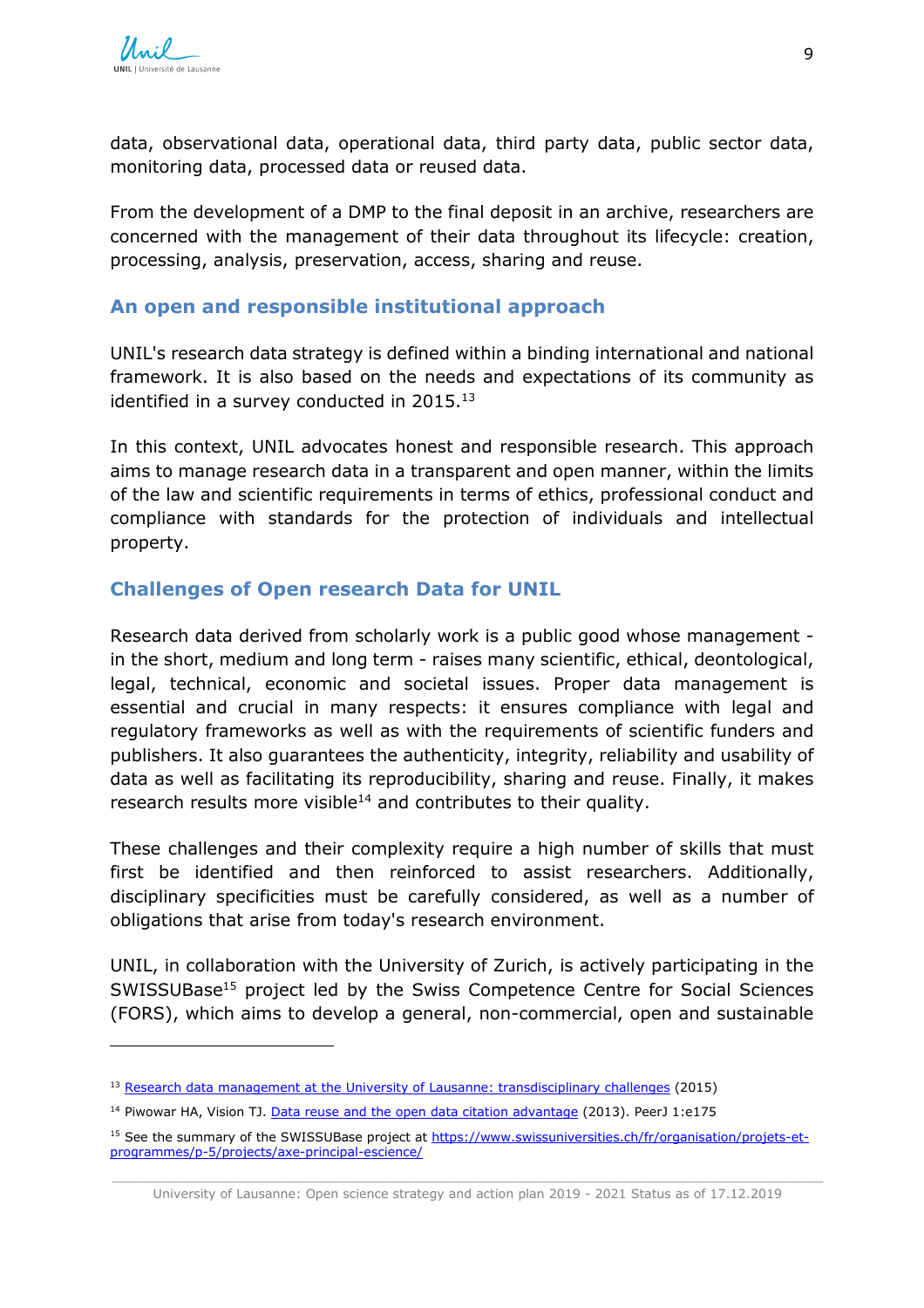

data repository to comply with the *FAIR Data Principles* (i.e. data that is findable, accessible, interoperable and reusable).

To meet these multiple challenges, UNIL focuses its interventions and support on the following areas:

- **Awareness** and **communication of** this "new" scientific culture;
- The support and **training of** its researchers in the face of this evolution;
- The **development of** technical **infrastructure**;
- The establishment of a **participatory organization** and **governance** capable of effectively meeting the needs of its community.

This multivariate approach must make it possible to respond to the challenges and issues of OrD so that the management *of* research data becomes a responsible management of data *for* research.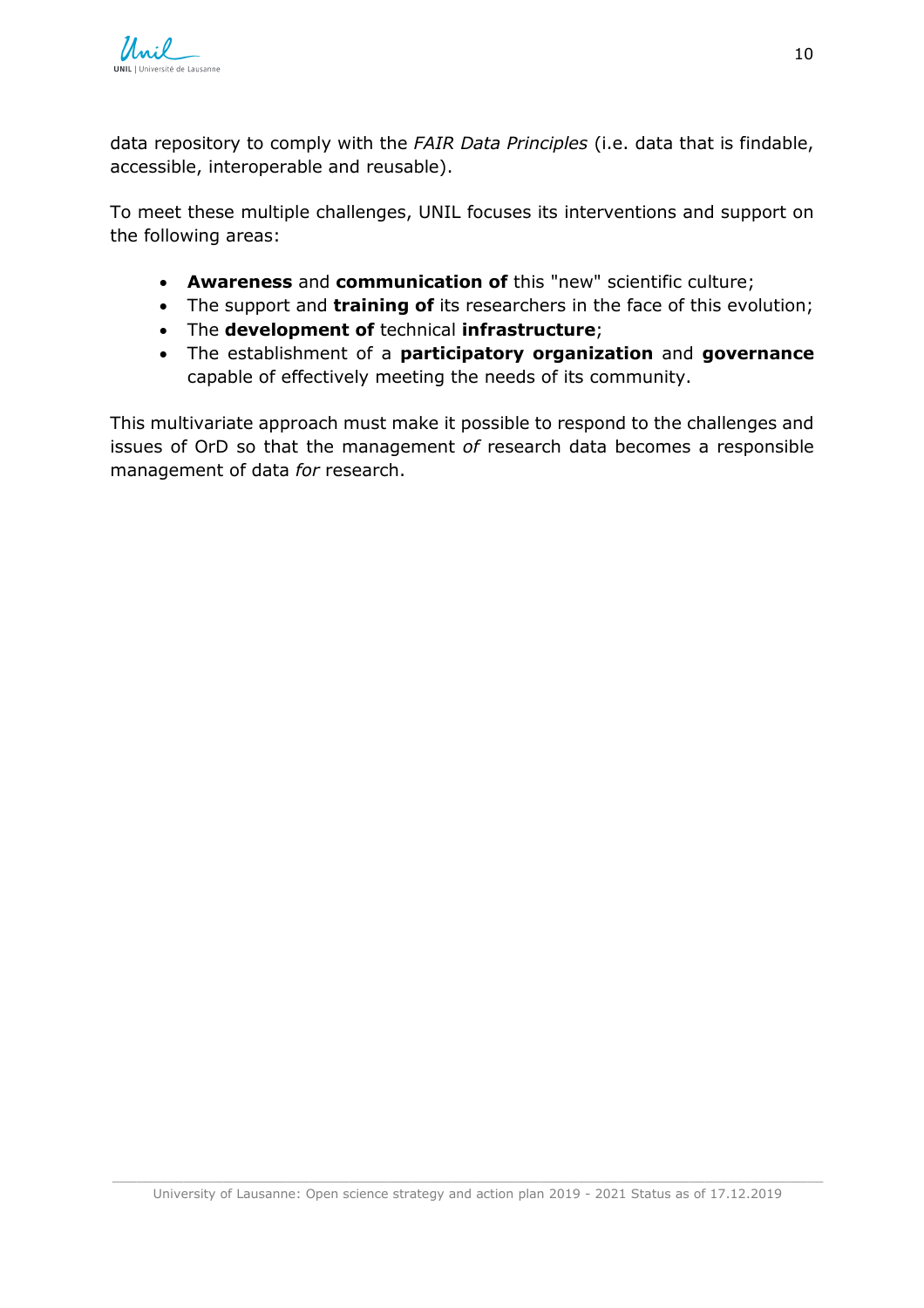# Open Science action plan 2019-2021

<span id="page-13-0"></span>As part of its reflections, its surveys of researchers and faculty and the involvement of stakeholders within faculties and services, UNIL has defined a plan of action in 5 priority areas:

- 1. **Governance**: to develop an Open Science policy, strategy, processes and guidelines to support UNIL's vision.
- 2. **Organization**: to set up administrative and support structures that ensure a participatory and inclusive approach to researchers.
- 3. **Infrastructures** and tools: to provide the technical means to manage, store, secure, share and archive scientific information.
- 4. **Training** and advice: to support, accompany and empower researchers in the management of their projects
- 5. A **new culture** and communication: to raise awareness in the community and the public about the challenges and opportunities of OS.

Each of these 5 axes is broken down into specific objectives, concrete measures to be carried out and expected deliverables.

#### <span id="page-13-1"></span>**Axis 1 - Governance**

In short: the establishment of an institutional framework supported by the Rectorate; the development of an Open Science institutional strategy and guidelines; the definition of processes and the development of procedures for OA and OrD.

| <b>Objectives of the project</b>                                                                                               | <b>Measures</b>                                                                                                                                                                           | <b>Deliverable</b>                                                                                                                                     |
|--------------------------------------------------------------------------------------------------------------------------------|-------------------------------------------------------------------------------------------------------------------------------------------------------------------------------------------|--------------------------------------------------------------------------------------------------------------------------------------------------------|
| 1.1 Establish an institutional<br>framework for OS in a<br>participatory manner by<br>clarifying roles and<br>responsibilities | Submit to the UNIL community<br>a draft OS strategy combining<br>OA and OrD<br>Integrate the OS and its various<br>issues into existing internal<br>directives and faculty<br>regulations | $\checkmark$ Institutional strategy Open<br>Science<br>OA and OrD Directives<br>$\checkmark$ Existing documents<br>updated by integrating OS<br>issues |
| 1.2. Actively participate in<br>national or international<br>projects related to OS                                            | Support the <b>SWISSUBase</b><br>project (swissuniversities P5)<br><b>SCOSS</b> (Support to DOAJ and<br>SHERPA/RoMEO)                                                                     | $\checkmark$ Co-financing, with UNIZH,<br>of the FORS project to<br>create a data repository<br>(SWISSUBase)                                           |
| 1.3. Affirm UNIL's position<br>on OS and its support for<br>open and responsible                                               | Sign international declarations<br>and treaties related to OS                                                                                                                             | UNIL position paper on the<br>✓<br>action plan of the National                                                                                         |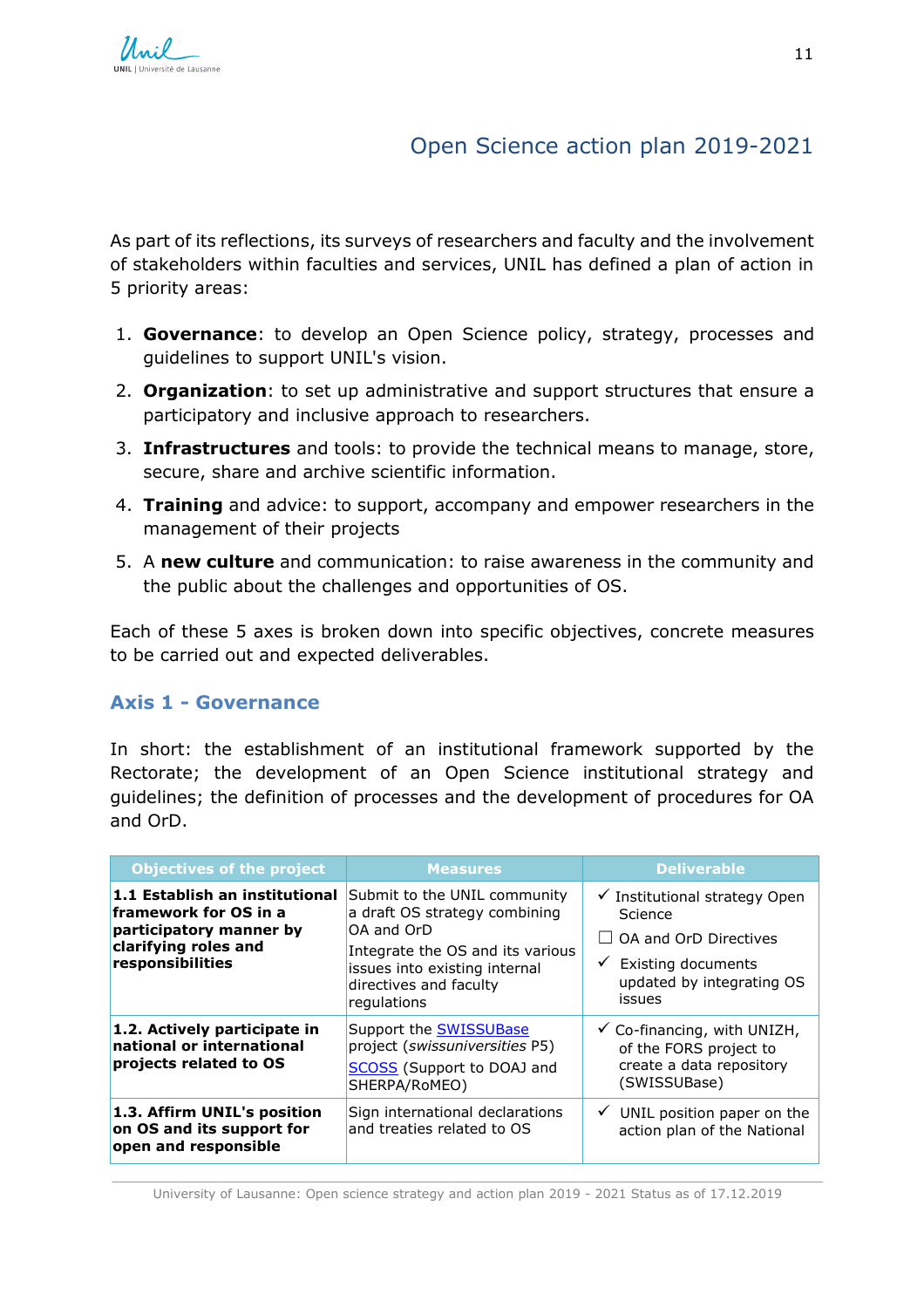| research at national and<br>international levels                                                              | Participate in associative or<br>academic bodies in relation to<br>OS<br>Support the participation and<br>organization of OS-related<br>events | Open Access Strategy<br>(swissuniversities)<br>$\checkmark$ Signing of international<br>declarations on OS, OA and<br>OrD (Berlin, DORA)<br>$\checkmark$ Representation of UNIL at<br>the AKOA <sup>16</sup><br>National Open Access<br>$\checkmark$<br>Conference 2018 |
|---------------------------------------------------------------------------------------------------------------|------------------------------------------------------------------------------------------------------------------------------------------------|-------------------------------------------------------------------------------------------------------------------------------------------------------------------------------------------------------------------------------------------------------------------------|
| 1.4. Review the researche<br>evaluation system                                                                | Integrate visibility and sharing<br>of publications and data into the<br>evaluation process                                                    | New directive on the<br>evaluation of research<br>based on DORA principles                                                                                                                                                                                              |
| 1.5. Assess UNIL's OS<br>compliance with national and compliance of Open Access<br>international requirements | Monitor the costs and<br>publishing and data deposit                                                                                           | Financial monitoring system<br>Monitoring report of the OA<br>publication rate (in all its<br>variants)                                                                                                                                                                 |

#### <span id="page-14-0"></span>**Axis 2 - Organization**

l

In short: the identification of internal expertise; the creation of Open Science support services and a single help desk; the support, coordination and recognition of OS expertise within faculties.

| <b>Objectives of the project</b>                                                               | <b>Measures</b>                                                                                                                                 | <b>Deliverable</b>                                                                                                                                                                           |
|------------------------------------------------------------------------------------------------|-------------------------------------------------------------------------------------------------------------------------------------------------|----------------------------------------------------------------------------------------------------------------------------------------------------------------------------------------------|
| 2.1. Develop a participatory<br>culture for OS issues at UNIL Central Services, Faculties) and | Rely on internal (Management,<br>external (partners) expertise<br>Develop a participatory<br>organization for the development<br>of OS          | Participatory and<br>representative committee<br>of OS researchers<br>Introduce the issues of OS<br>into the relevant UNIL<br>charters                                                       |
| 2.2. Provide support to<br>researchers on OS issues                                            | Identify the specific needs of<br>researchers according to their<br>disciplinary fields<br>Develop an interface/platform<br>(virtual help desk) | HEG Master's work on the<br>$\checkmark$<br>organisation of support for<br>researchers<br>Support services<br>integrating OS issues<br>Virtual help desk answering<br>researchers' questions |
| 2.3 Consolidate the network<br>of internal OS respondents<br>within the Faculties              | Recognize contact points' OS<br>skills in their job descriptions<br>Lead a knowledge sharing<br>network                                         | Research consultants and<br>$\checkmark$<br>correspondents recognized<br>as privileged interlocutors<br>in the field of OS<br>Regular meetings with OS<br>respondents                        |

<sup>16</sup> Groupe de travail *Open Access* nommé par *Swiss Library Network for Education and Research* (SLiNER)

\_\_\_\_\_\_\_\_\_\_\_\_\_\_\_\_\_\_\_\_\_\_\_\_\_\_\_\_\_\_\_\_\_\_\_\_\_\_\_\_\_\_\_\_\_\_\_\_\_\_\_\_\_\_\_\_\_\_\_\_\_\_\_\_\_\_\_\_\_\_\_\_\_\_\_\_\_\_\_\_\_\_\_\_\_\_\_\_\_\_ University of Lausanne: Open science strategy and action plan 2019 - 2021 Status as of 17.12.2019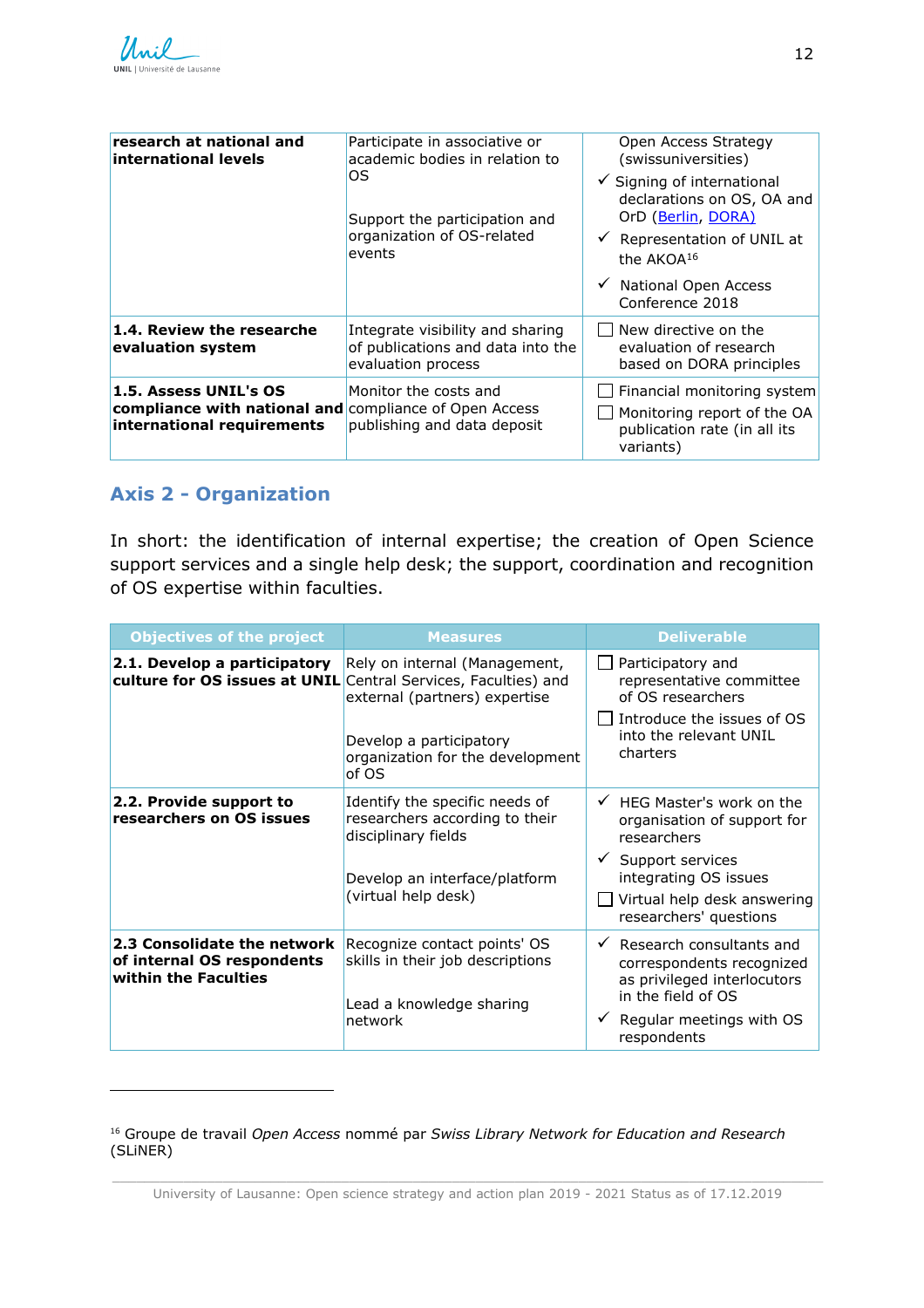### <span id="page-15-0"></span>**Axis 3 - Infrastructure and tools**

In short: the creation of online DMPs; an infrastructure and tools for storage, collaborative work, sharing, repository, long-term preservation and valorisation of scientific publications and research data.

| <b>Objectives of the project</b>                                            | <b>Measures</b>                                                                                                                                                                                                                                                                         | <b>Deliverable</b>                                                                                                                                                                                                                                                                                                                    |
|-----------------------------------------------------------------------------|-----------------------------------------------------------------------------------------------------------------------------------------------------------------------------------------------------------------------------------------------------------------------------------------|---------------------------------------------------------------------------------------------------------------------------------------------------------------------------------------------------------------------------------------------------------------------------------------------------------------------------------------|
| 3.1 Provide IT tools adapted<br>to each stage of the<br>research life cycle | Evolve existing solutions in<br>accordance with norms and<br>standards (FAIR principles, OAIS<br>norms, etc.).<br>Identify needs according to<br>disciplines in terms of<br>collaborative tools<br>Participate in the SWISSUbase<br>project (FORS) as a privileged<br>partner (see 1.2) | Evolution of the<br>institutional repository for<br>scientific publications<br>(SERVAL)<br>Integration of ORCID into<br><b>SERVAL</b><br>Repository for research<br>data related to publications<br>(see 1.2)<br>Virtual research<br>environments / active data<br>management tools /<br>electronic laboratory<br>notebooks           |
| 3.2 Facilitate the preparation<br>and monitoring of DMPs                    | Develop an online tool dedicated<br>to the DMP adapted to possible<br>future solutions proposed at the<br>national level                                                                                                                                                                | UNIL online tool for the<br>LΙ<br>development and<br>monitoring of DMPs<br>$\checkmark$<br>Generic DMP model                                                                                                                                                                                                                          |
| 3.3. Develop interactive<br>tools to support researchers                    | Centralize and facilitate access to<br>relevant Open Access and Open<br>research Data information<br>Support alternative scientific<br>publication initiatives                                                                                                                          | $\checkmark$ Short video tutorials on the<br>use of SERVAL and ORCID<br>$\checkmark$ Guides, FAQs and resources<br>on Open Access on the<br><b>Open Science UNIL</b><br>website.<br>✔ Open Access Personal<br>Assistant (PAPAGO)<br>$\checkmark$ Publishing platform for<br>journals published<br>internally by UNIL (EdiPub<br>UNIL) |

#### <span id="page-15-1"></span>**Axis 4 - Training and advice**

In short: generalist training and tailor-made workshops; a platform for advice and support for researchers.

| <b>Objectives of the project</b>           | <b>Measures</b>                                      | <b>Deliverable</b>                                                                                               |
|--------------------------------------------|------------------------------------------------------|------------------------------------------------------------------------------------------------------------------|
| $ 4.1$ . Train the UNIL<br>community in OS | Develop a training program for<br>the UNIL community | Workshops and practical<br>training<br>$\hat{ }$ Online training modules for<br>general OS, OA and OrD<br>issues |

\_\_\_\_\_\_\_\_\_\_\_\_\_\_\_\_\_\_\_\_\_\_\_\_\_\_\_\_\_\_\_\_\_\_\_\_\_\_\_\_\_\_\_\_\_\_\_\_\_\_\_\_\_\_\_\_\_\_\_\_\_\_\_\_\_\_\_\_\_\_\_\_\_\_\_\_\_\_\_\_\_\_\_\_\_\_\_\_\_\_ University of Lausanne: Open science strategy and action plan 2019 - 2021 Status as of 17.12.2019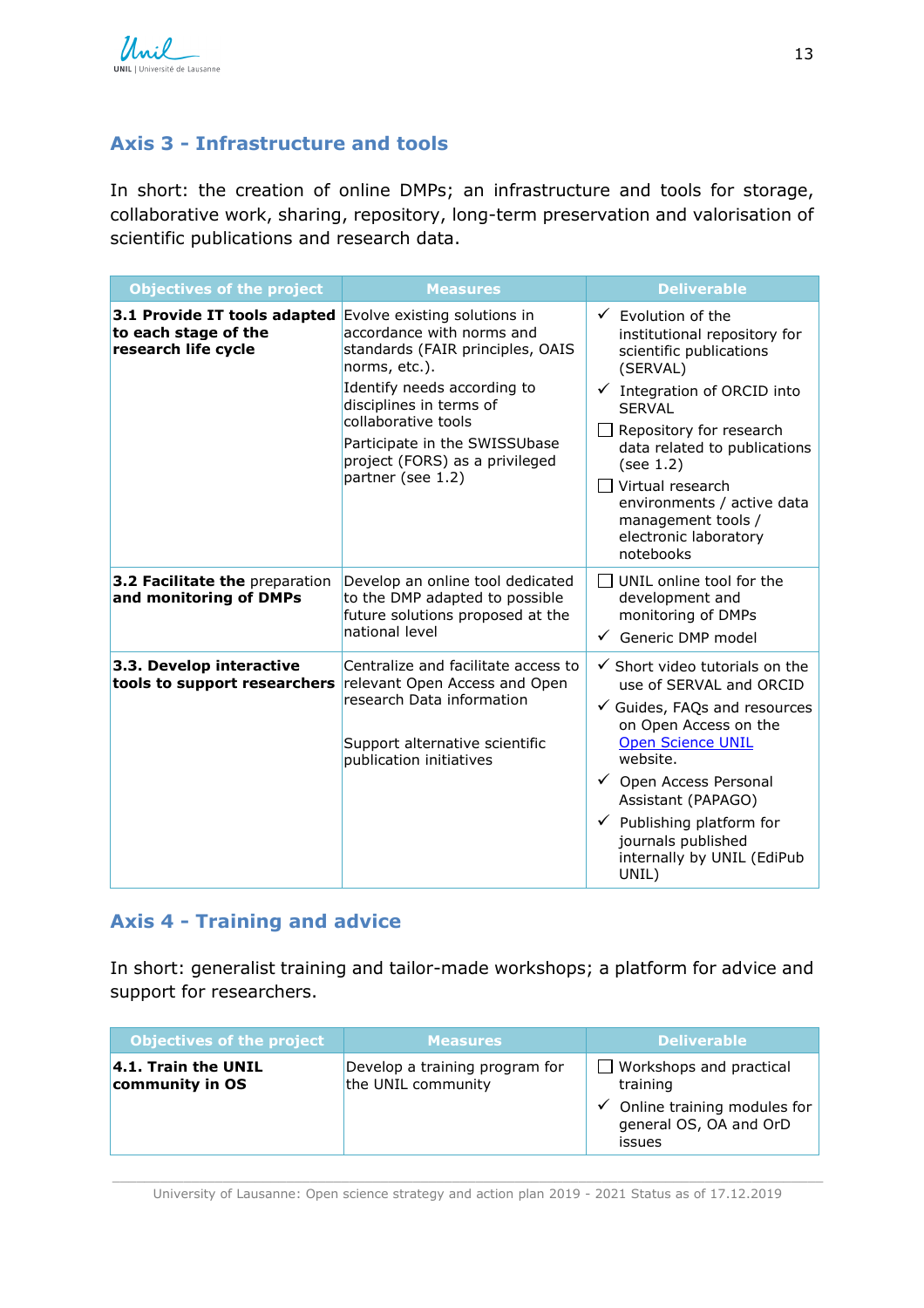| 4.2. Develop a service<br>infrastructure such as<br>personalized advice | Develop personalized consulting<br>training at the request of the<br>faculties for their doctoral<br>students and as part of the<br>Graduate Campus or other<br>interested circles | ✓<br>Support offices in the<br>faculties<br>Organization of DMP<br>✓<br>lunches in the faculties<br>Individual support |
|-------------------------------------------------------------------------|------------------------------------------------------------------------------------------------------------------------------------------------------------------------------------|------------------------------------------------------------------------------------------------------------------------|
|                                                                         |                                                                                                                                                                                    | Creation of video tutorials<br>dedicated to the operation<br>of OS tools                                               |
|                                                                         |                                                                                                                                                                                    | Open Access Personal<br>Assistance (PAPAGO)                                                                            |

## <span id="page-16-0"></span>**Axis 5 - New culture and communication**

In short: raising awareness in the UNIL community of the challenges of Open Science; supporting a new, more open and accessible scientific culture; promoting Open Science and organizing events.

| <b>Objectives of the project</b>                                        | <b>Measures</b>                                                                                                                                                                                               | <b>Deliverable</b>                                                                                                                                                                                                                                                                                        |
|-------------------------------------------------------------------------|---------------------------------------------------------------------------------------------------------------------------------------------------------------------------------------------------------------|-----------------------------------------------------------------------------------------------------------------------------------------------------------------------------------------------------------------------------------------------------------------------------------------------------------|
| 5.1. Sensitize the UNIL<br>community to the issues of<br>OS, OA and OrD | Develop awareness campaigns<br>for the different target<br>audiences                                                                                                                                          | √ Promotional material, OS<br>flyer<br>$\checkmark$ Awareness articles for<br>internal magazines<br>(Uniscope and Allez savoir)<br>$\checkmark$ Website updated regularly<br>Creation of an OS UNIL<br>award highlighting the<br>management, sharing and<br>openness of science<br>(publication and data) |
| 5.2 Organize scientific and<br>cultural events dedicated to<br>OS       | Implementation of a series of<br>events on the themes of OA and<br>OrD (study day / annual<br>conference / Open Science<br>exhibition)<br>Organize exposures to broad<br>themes (e.g., Data<br>Visualization) | √ UNIL-Wallonia International<br>Conference on Open Access<br>(2017)<br>√ National OA Conference<br>(2018)<br>$\checkmark$ Political presentation SNSF<br>OA FNS (2019)<br>← Conference on OrD and OS<br>(2015, 2016, 2017)<br>✓ OA and Copyright Webinar<br>(2019)<br>Open Science week at UNIL          |
| 5.4. Communicate on the<br>status of OS file to UNIL                    | Create communication channels<br>for OS at UNIL<br>Adapt the message to the<br>different target audiences                                                                                                     | Communication strategy<br>based on the different target<br>audiences<br>$\Box$ Table of annual costs for<br>UNIL of subscriptions to<br>scientific journals and OA-<br>related expenses (in<br>collaboration with BCUL and<br>faculties)                                                                  |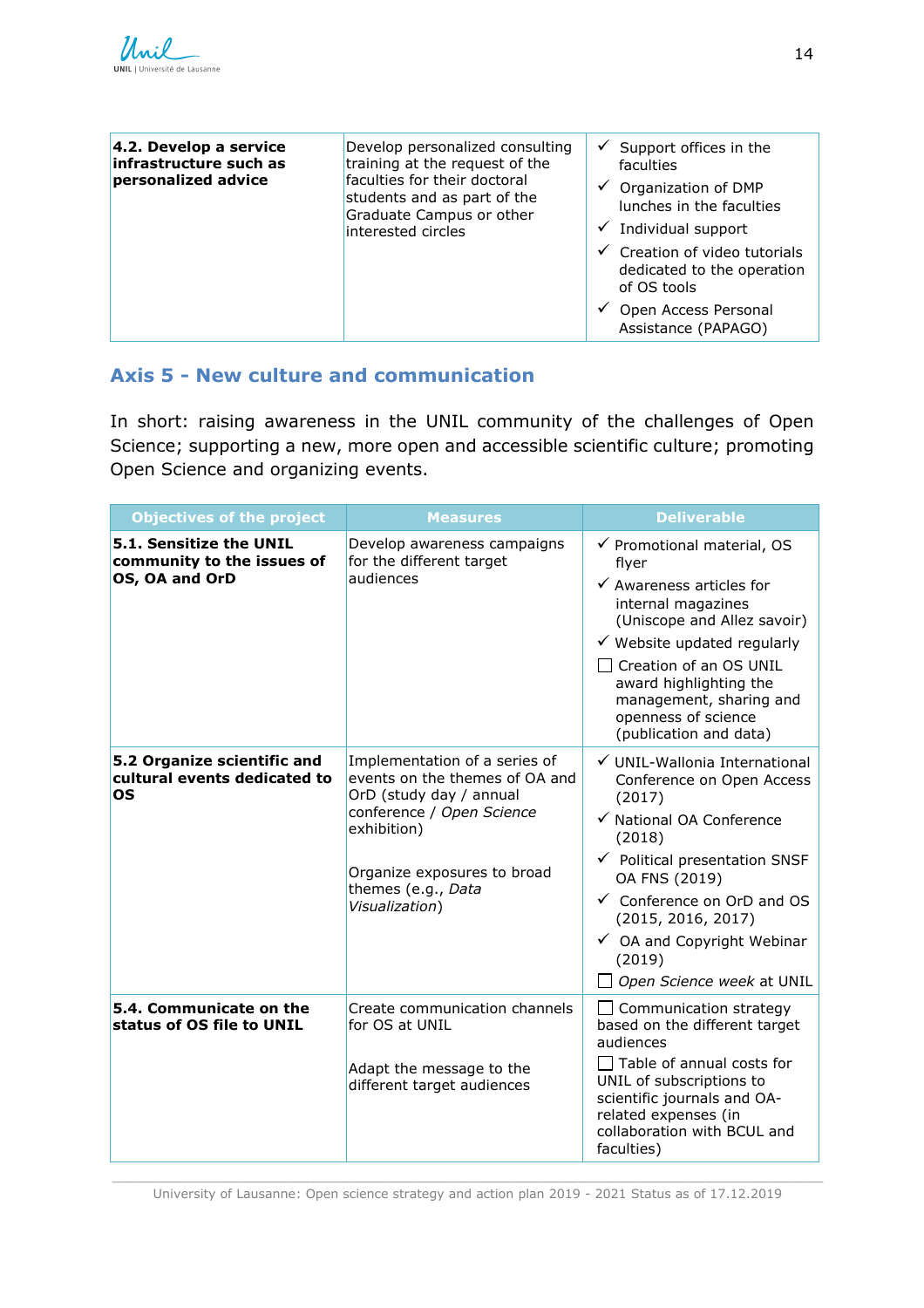

|  | Annual barometer of the<br>adoption of the OA at UNIL |
|--|-------------------------------------------------------|
|--|-------------------------------------------------------|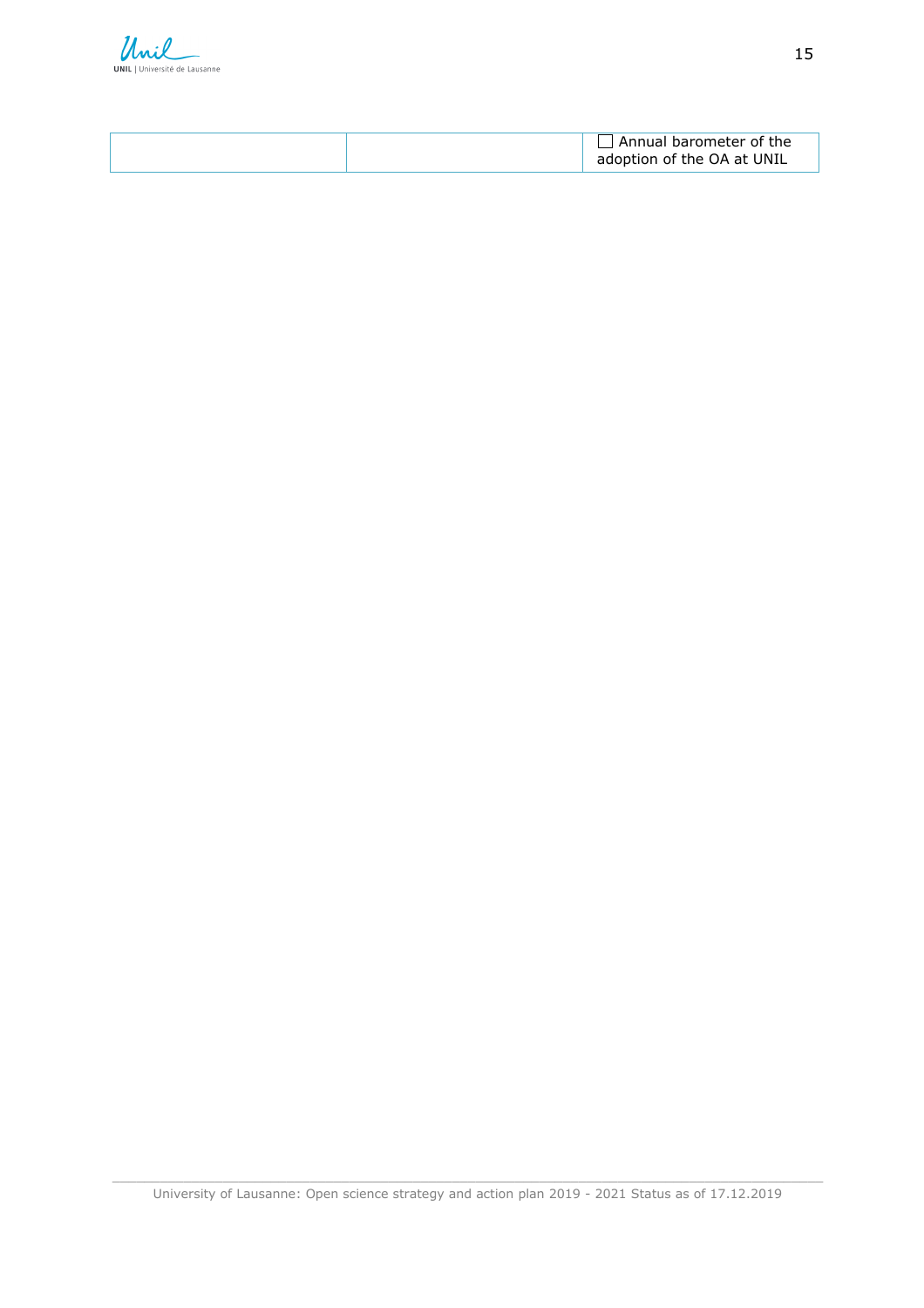1

<span id="page-18-0"></span>**Research data life cycle**: the standard reference model defines six main key steps in data life: creation or collection; organization and processing; analysis; accessibility or sharing; preservation; and reuse.

**Research data:** all factual records - of any nature, type and on any medium collected or produced and used as the main sources for scientific research. Research data are generally recognized by the scientific community as necessary to validate research results.

**FAIR Data Principles**: Published in 2016<sup>17</sup>, these guidelines apply to research data and aim to ensure that they can be **F**indable, **A**ccessible, **I**nteroperable and **R**e-usable.

**Research Data Management** (**RDM**): All strategies, processes, activities, practices and resources (human, material and financial) covering the entire life cycle of research data that manage and process data.

**Open Science** (**OS**): Open science refers to the way researchers work, collaborate, interact, share their resources and disseminate the results of their work. Open Science is a movement that aims to make scientific research, data and their dissemination accessible to all. The paradigm shift towards more open science is driven in particular by the growth of new technologies, the expectations of donors, society's growing demand for scientists to address societal challenges and the willingness of citizens to participate more actively in research.

**Open Access (OA):** Formalized by the Budapest Initiative in 2002, the Open Access movement is generally presented in two ways: the Green Road allows the self-archiving of a version of articles (or books) on the author's website or an open institutional archive, often after a waiting period (embargo); the Gold Road is the publication of an article (or book) in an Open Access journal. These items are immediately available to all. Publication fees sometimes apply (Article/Book Processing Charge) for the golden path, but the green path remains free for authors and readers. Between these two, there is the hybrid route. This is highly criticized because it consists in paying the publisher to publish a single article in Open Access *in* a journal accessible on a subscription basis (double dipping).

<sup>&</sup>lt;sup>17</sup> Wilkinson MD, Dumontier M [...] Mons B. The FAIR quiding principles for scientific data management and [stewardship](https://www.nature.com/articles/sdata201618) (2016). Scientific Data volume 3, Article number: 160018

\_\_\_\_\_\_\_\_\_\_\_\_\_\_\_\_\_\_\_\_\_\_\_\_\_\_\_\_\_\_\_\_\_\_\_\_\_\_\_\_\_\_\_\_\_\_\_\_\_\_\_\_\_\_\_\_\_\_\_\_\_\_\_\_\_\_\_\_\_\_\_\_\_\_\_\_\_\_\_\_\_\_\_\_\_\_\_\_\_\_ University of Lausanne: Open science strategy and action plan 2019 - 2021 Status as of 17.12.2019